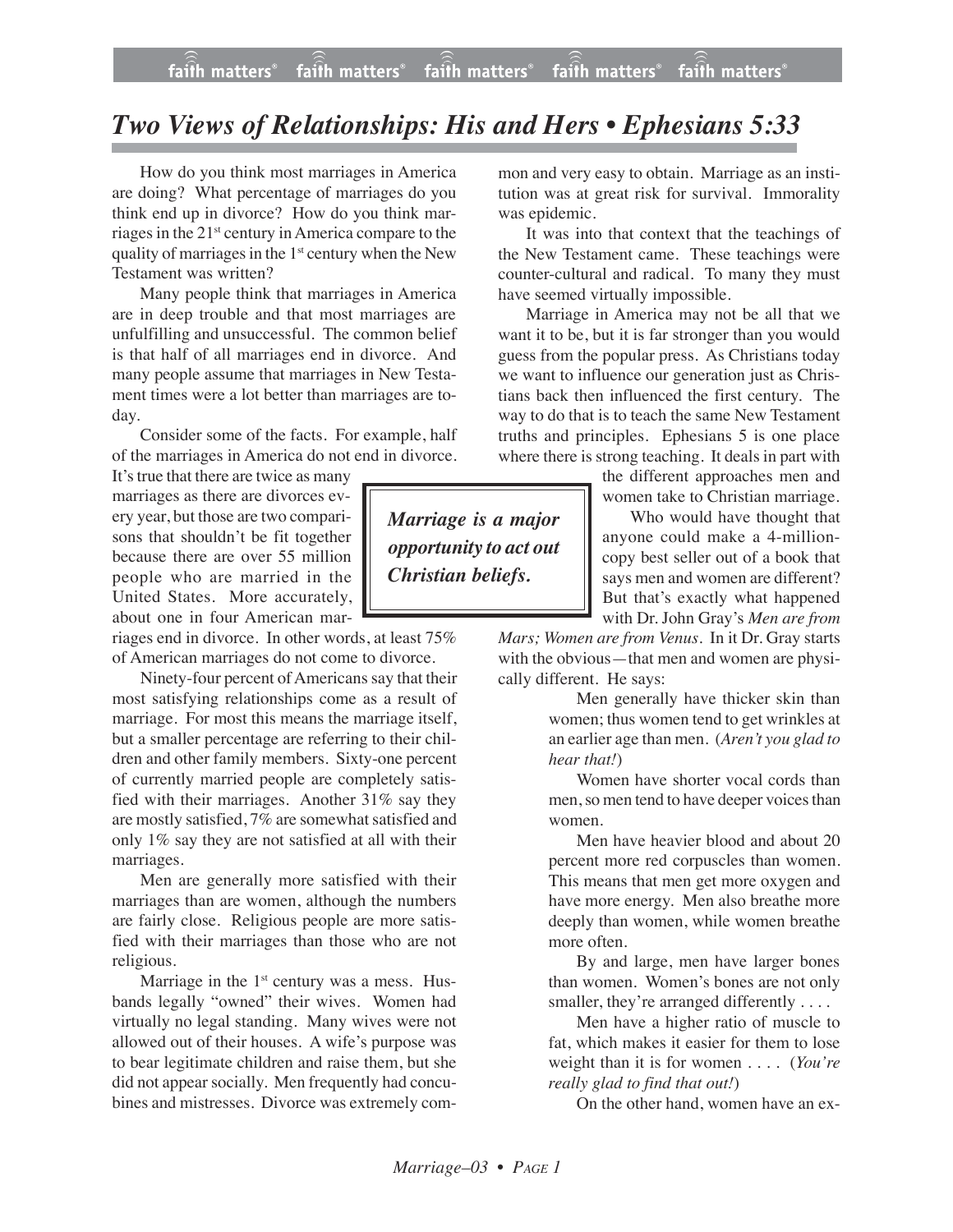tra layer of fat just underneath their skin, which keeps them warmer in winter and cooler in summer. This extra fat also gives women more energy reserves, so they have more endurance than men.

Some men and women may find here some areas with which they disagree. But there is even a wider range of agreement and disagreement when the list of psychological characteristics is spelled out. We have many different points-of-view about men and women, relationships and marriages; however, almost all of us can agree that: 1.) Men and women are very different from one another; 2.) Relationships are very important; and 3.) Successful marriages are desirable.

So let's learn, not from a modern pop psychologist, but from the designer of men, women and marriage - - from God himself. Let's look at Ephesians 5:21-33:

> Submit to one another out of reverence for Christ.

> Wives, submit to your husbands as to the Lord. For the husband is the head of the wife as Christ is the head of the church, his body, of which he is the Savior. Now as the church submits to Christ, so also wives should submit to their husbands in everything.

> Husbands, love your wives, just as Christ loved the church and gave himself up for her to make her holy, cleansing her by the washing with water through the word, and to present her to himself as a radiant church, without stain or wrinkle or any other blemish, but holy and blameless. In the same way, husbands ought to love their wives as their own bodies. He who loves his wife loves himself. After all, no one ever hated his own body, but he feeds and cares for it, just as Christ does the church—for we are members of his body. "For this reason a man will leave his father and mother and be united to his wife, and the two will become one flesh." This is a profound mystery but I am talking about Christ and the church. However, each one of you also must love his wife as he loves himself, and the wife must respect her husband.

There are parts of Ephesians 5 that sound wonderful and lovely. There are other parts that seem politically incorrect and almost embarrassing. It is even more interesting when this part of the New Testament is read from older translations of the Bible that say that women should "obey" their husbands. As recently as 20 years ago it was common to hear these lines read at a wedding and to hear a bride promise to obey as part of her vows. Not much any more!

Which raises a very basic question for us as Christians. Is the Bible relevant for today? Is it out of touch with our times? Is it even accurate? Do we now know better? Or, are there powerful principles from God that apply to every generation and every culture?

What we have here is the Designer's point-ofview. God created us and wired us. God invented men and women and marriage. His Bible is intended to transcend all times and trends. God's goal is to give us a perspective on rich marriages and poor marriages, new marriages and veteran marriages, American marriages and Japanese marriages, good marriages and bad marriages. So I invite you to do your best to take off the colored glasses of  $21<sup>st</sup>$  century America and try to see God-the-Designer's point-of-view.

Let's start with the Christ-factor because the main message of Ephesians 5 is not most of all about men or women or even about marriage. It is talking most of all about how we live out our Christian lives. It then uses Christian marriage as an example of each person's relationship with Jesus Christ.

The introduction to the marriage teaching in Ephesians 5 says: "Be very careful, then, how you live—not as unwise but as wise, making the most of every opportunity, because the days are evil. Therefore do not be foolish, but understand what the Lord's will is." And then it goes on to say: " . . . be filled with the Spirit."

Therefore, the guidelines for Christian marriage are based on the assumption that a person is a Christian who wants to be wise and careful and desires to understand God's will and be controlled by God's Spirit. Then that person is invited to "submit to one another out of reverence for Christ." In other words, relate to your husband or wife based on your commitment to Jesus Christ. Don't approach marriage as if it is primarily for the man or woman you married. It is primarily for Jesus Christ. Marriage is a major opportunity to act out Christian beliefs.

Two extreme opposite examples may help to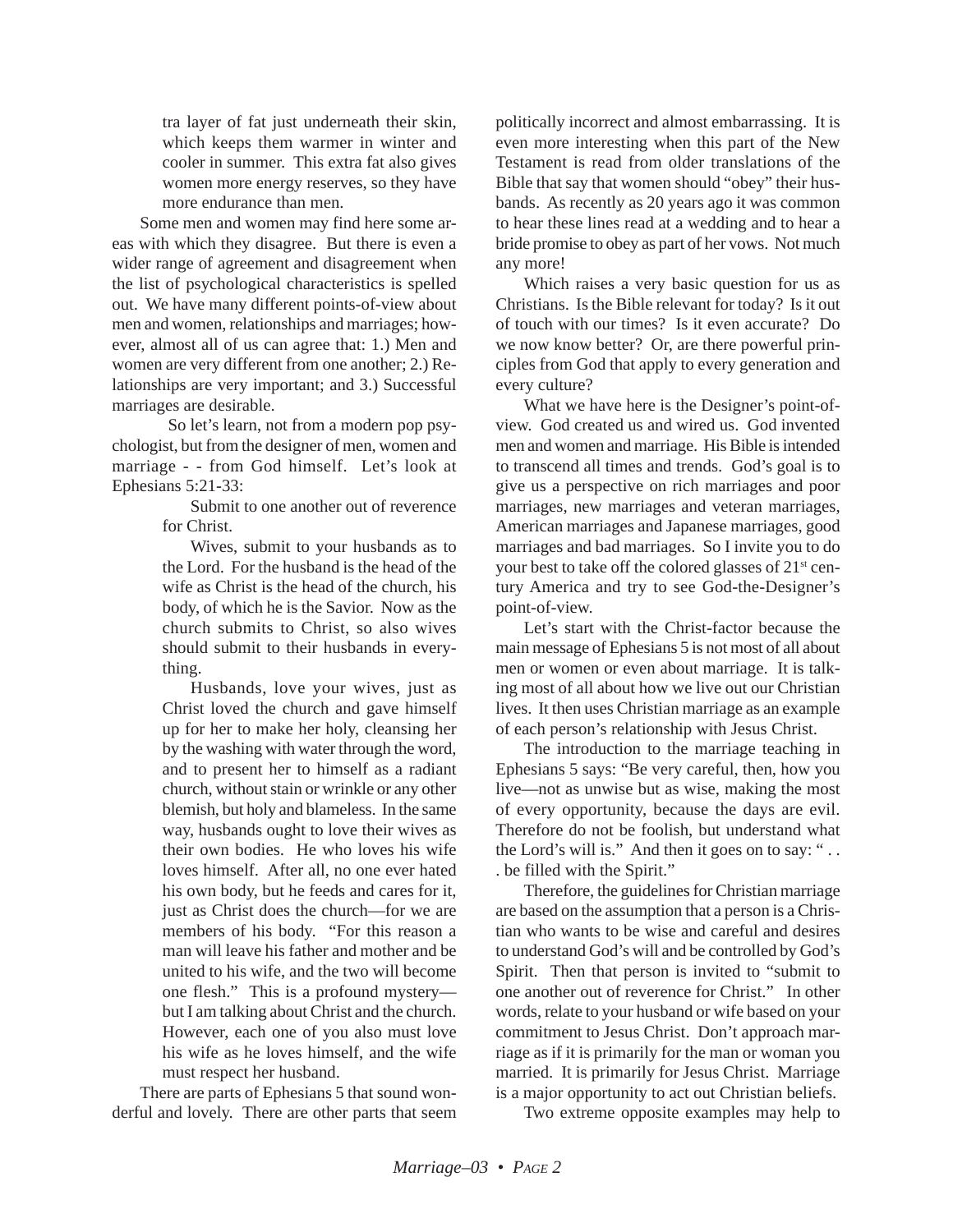demonstrate this. I heard one wife say that she has learned more about God from her husband than from any other person. She wasn't referring to what he taught her with words but rather by the way he treated her. She said that her husband loves her completely and unconditionally. He sees the best in her. He readily forgives and holds no grudges. He gives to her his very best and constantly works to help her fulfill her highest potential. She said. "I have never seen or known anyone more like God than the man I married. Yet, I am awed to realize that God loves me more and is better and kinder and greater than my husband could ever be. How truly wonderful!"

Another wife says that her husband is not what he should be. He is cruel and unloving. He doesn't build her up; he tears her down. He brings out the worst in her. Yet she decided that she would not be controlled by his misbehavior. Rather she would seek to be controlled by her Christian faith. So while she couldn't bring herself to respect him for himself, she resolved to respect Jesus Christ and show that respect to her husband even though he clearly didn't deserve it. His misbehavior became her opportunity to live out her Christian faith. She committed to be kind when he was unkind, good when

he was evil, strong when he was weak, respectful when he did little to deserve respect.

Both of those extreme examples illustrate what it means to submit to one another out of reverence for Christ. You see, the Bible has an underlying as-

sumption that Christian behavior is the most potent instrument we have to influence and change other people. And even if they do not change, we have still represented God well.

O course, this is equally true for husbands and for wives. We are both to treat the other on the basis of our relationship to and respect for Jesus Christ. We are to submit to each other. We are to be the instruments of God to bring the best out of each other. "Submit to one another out of reverence for Christ."

When the Bible gets specific, it calls on wives to "submit to your husbands as to the Lord." This certainly does not mean that husbands are *not* to submit to and respect their wives. From Ephesians 5:21 we have already established that we are to submit to each other. However, this is a means to demonstrate the relationship the church is to have to the leadership of Jesus. So, if we want to know how the church is supposed to work, all we have to do is look at the way a good Christian marriage works!

It may also be that a disproportionate number of women are married to men who can be hard to respect. God foresaw some difficulties that would arise. He foresaw the tensions of submitting to a man who is less than wise, who is less than a strong leader, who is less than what either God or his wife would choose for him to be. So God invites wives to demonstrate the power of Christ in their lives by respecting and submitting to him anyway.

God also recognizes something many women might not otherwise realize. It is the huge male need for respect. Perhaps it is safe to say that most men need respect more than they need love. The male ego is one of the most fragile of all of God's creations. He needs his wife's encouragement and support. Without respect it is very hard for many men to keep going, much less to have any desire to become respectable.

God often operates on the premise that we treat people the way they *should be* in order to help them become what they should be. That's the way he

*It is our relationship to Jesus Christ that determines our behavior toward others.*

treats us. God loves us even when we are unlovable. He sent his Son to offer forgiveness even while we were sinning against him. He sees the best in us when we are at our worst.

Throughout the Bible God often changed peoples' names so that they could have a new beginning in life. So perhaps God calls upon wives to give that respect in order to help husbands become what they should be.

Does this mean then that a Christian wife should take abuse or ignore adultery or obey a husband if he tells her to do something that clearly is wrong? Absolutely not! God never meant for this to be a husband's license for sin or stupidity. A Christian wife's first responsibility is to listen to God, obey the Bible and do what is right.

However, what happens when he must be disregarded or confronted or arrested or even sent to jail? She is encouraged to still treat him with the respect that comes from a follower of Jesus Christ.